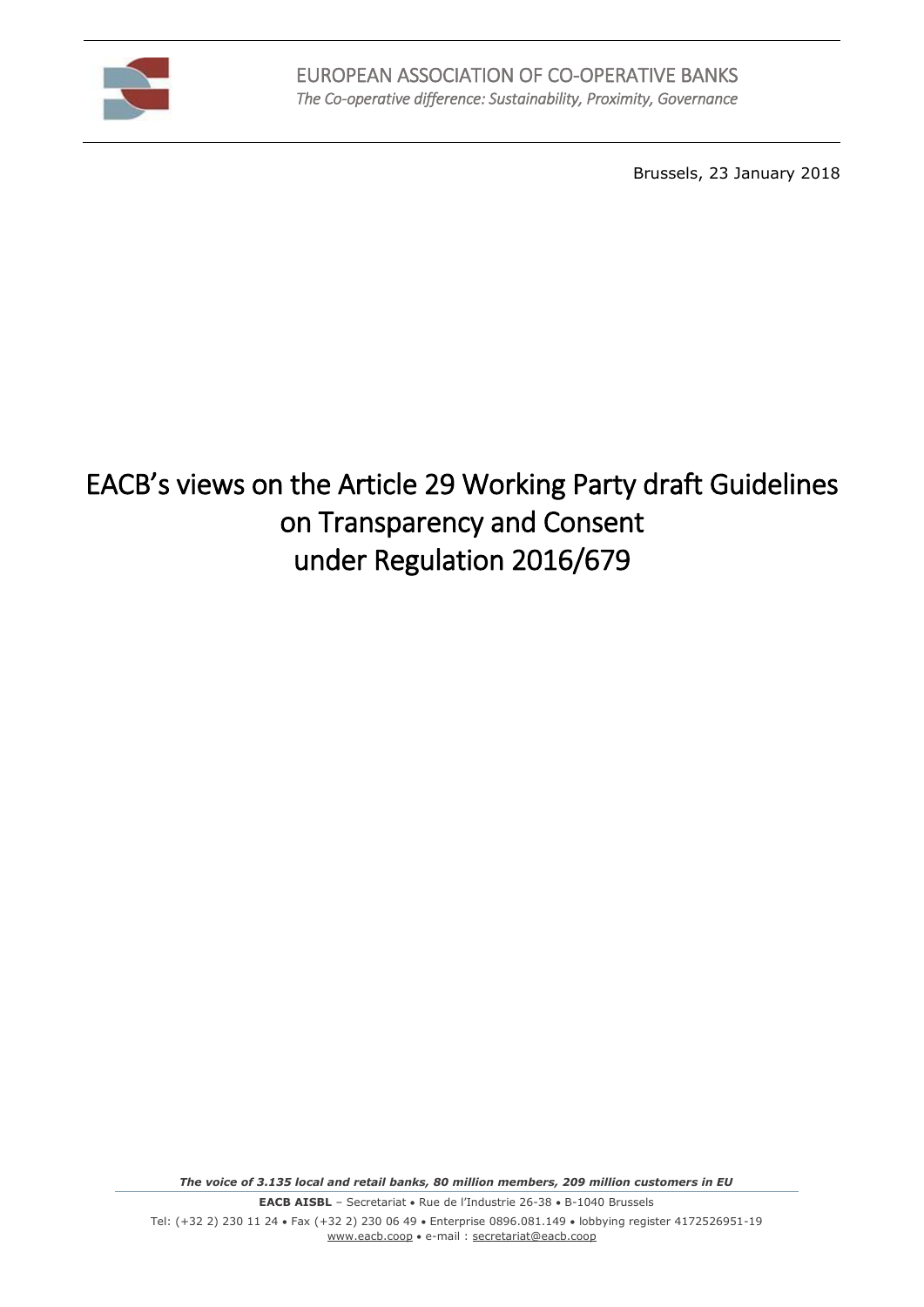

# **Introduction**

The European Association of Co-operative Banks (EACB) welcomes the opportunity to provide the Article 29 Working Party (WP29) with its comments on the draft Guidelines on Transparency and Consent under the General Data Protection Regulation (GDPR).

## **Comments on the Guidelines on Transparency**

## **Layered privacy statements/notices – paragraph 30, page 17**

With regard to information 'fatigue' on the part of data subjects and as a general comment, the EACB fully supports the WP29 concept of a multi-layered notice format for data subject notices to ensure readability. We believe that the WP29 should encourage this concept given the prevalence of digital media. We do see benefits in adopting a multi-layered format where the initial notice contains the minimum information required by the EU legal framework and further information is available through links to the whole set of necessary information. In particular, EACB members support the idea of layered privacy statements and the possibility to use links instead of displaying a single notice on the screen.

This being said, we believe that the need to summarise the *'consequences of the processing in question'* should not restrict more customer-friendly design practices and result in the first layer being too detailed and long.

#### **'Concise, transparent, intelligible and easily accessible' – paragraphs 8-9, pages 7 and 8**

EACB members welcome the concept of 'the average member's level of understanding', which allows information to be targeted to the 'average member' without being too extensive or too simplified. However, contrary to the draft guidelines, we believe that compliance with the GDPR's transparency principle does not include a requirement for controllers to demonstrate their compliance by testing the intelligibility and the effectiveness of the information through user panels.

For the same reason, EACB members believe that the recommended best practice of providing detailed descriptions of the consequences of data processing, including those having '*the highest impact on the fundamental rights and freedoms of data subjects'*, goes considerably beyond the letter of the GDPR. In addition to increasing burden for the controller, we believe such practice could in effect worsen readability for the 'average member'.

## **Information to be provided to the data subject – Articles 13 & 14 – paragraph 19, page 12**

As a general comment, EACB members believe that there is a contradiction between the obligation to provide concise and clear information (Art. 12 of the GDPR) and the amount of information to be provided to the data subject under Articles 13 and 14. Some new information obligations in the GDPR (compared to Directive 95/46/EC) are complex to disclose (for instance, 'the period for which the personal data will be stored, or if that is not possible, the criteria used to determine that period' might be difficult to explain). Moreover, it is often impossible to predict the actual contents of new services to be developed in the future. In addition, commercial organisations often cannot know their research purposes in advance. Moreover, the development of new services might also fall into category of business secrets, which are not disclosed until the release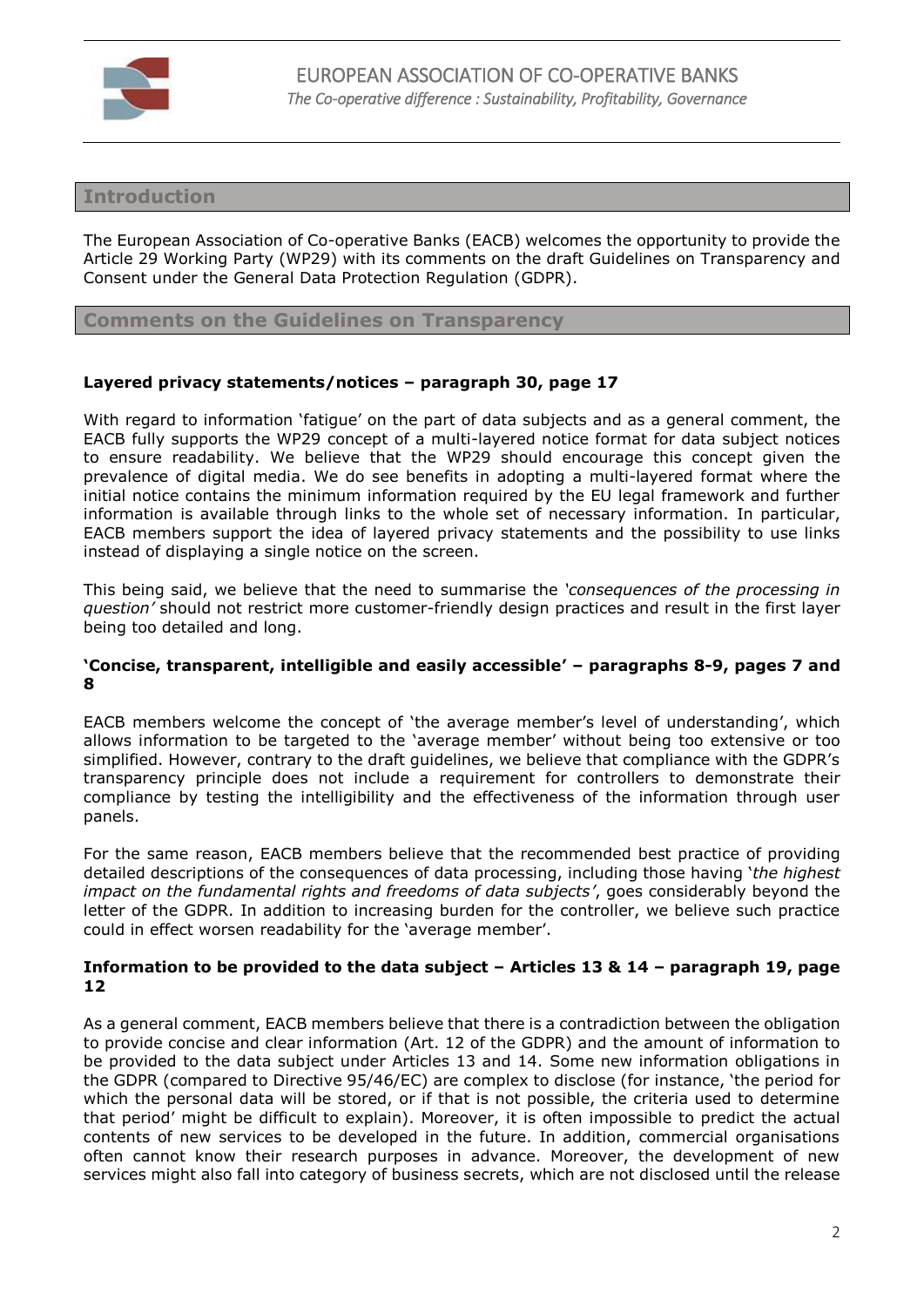

of the new service. The Guidelines should clarify the distinction between essential information and possible further information contained in Art. 13(1) and (2) as well as Art. 14(1) and (2).

# **'Appropriate measures' – paragraph 22, page 13**

At paragraph 22 it is stated that changes of the privacy notice must be communicated to the data subjects by hard-copy letter or e-mail. Whereas the intention of magnifying the visibility of the changes is laudable, we believe that notifications via letter or e-mail are not *always* required by the GDPR. The GDPR does not prescribe a specific form to communicate changes in the privacy policy, and we believe that insofar as other methods – e.g. a pop-up on the homepage or an updated leaflet in a bank's customer area – are effective, they should be considered sufficient.

## **Time for provision of information – paragraphs 24-25, pages 14-15**

Another example where the draft Guidelines go beyond what is required by the GDPR regards the lack of flexibility on the timeframes within which the required information must be provided to the data subject. The GDPR gives a margin of flexibility in this regard, whereas the draft Guidelines tend to limit such timeframe by asking the data controller to justify *'why the information was provided at the time it was'* (the general one-month time limit to provide information may be curtailed).

## **Time of notification of changes to Article 13 and 14 information – paragraph 28, page 16**

The draft Guidelines once again go beyond the GDPR's requirements. There is no obligation in the GDPR to remind the data subject at appropriate intervals about the information already given. The data controller is only required to keep the information available.

#### **Other types of appropriate measures – paragraph 33 letter d, page 19**

We suggest adding the word 'or' in the following sentence: '*oral explanations, or written explanations provided in hard or soft copy format*'.

#### **Information on profiling and automated decision-making – paragraph 34, page 19**

As we have already noted in our comments on the WP29's Guidelines on automated individual decision-making and profiling, we believe 'profiling' should not automatically be conflated with 'automated decision making'. While the latter can be based on the former, profiling does not always result in automated decision-making. We believe the GDPR does not include an obligation to provide information about the logic involved in profiling operations when these are not linked to *'legal effects concerning [the data subject] or similarly significantly affects him or her'*.

#### **Other issues – risks, rules and safeguards – paragraph 35, page 19**

As stated in the guidelines, publishing a DPIA, even partially, is not a legal requirement under the GDPR but is left to the controller's judgment. We strongly support this position. We believe that any recommendations or publishing requirements should be avoided. The publication of DPIAs, even partially, might be a source of risk for the data controller, e.g. in that they might include business secrets.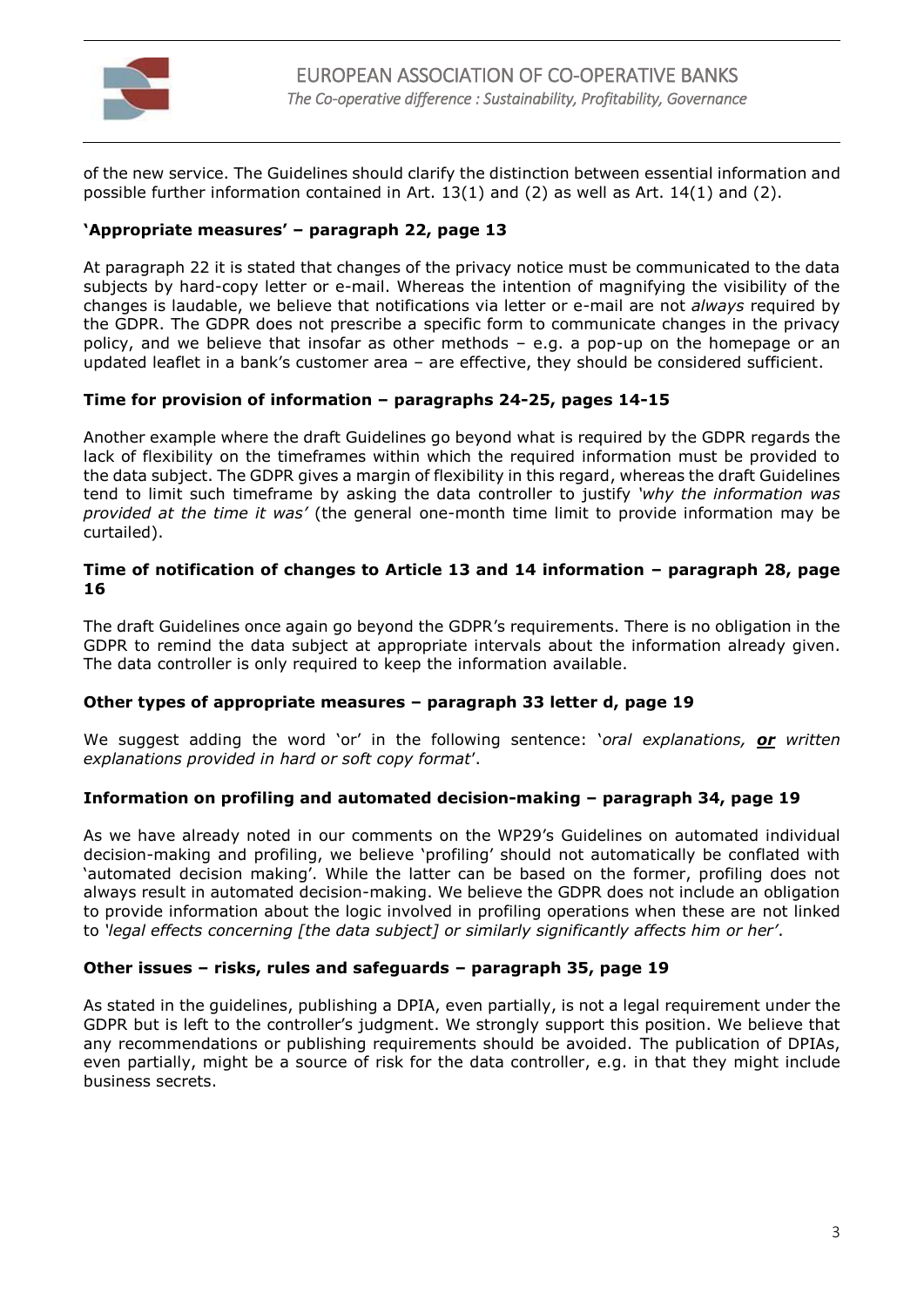

## **Information related to further processing – paragraph 40, page 21**

Once again the draft Guidelines go too far compared with the GDPR requirements. The letter of the GDPR does not require data controllers to provide information on the compatibility analysis for further processing under a legal basis other than consent or national/EU law.

## **Exercise of data subjects' rights – paragraph 48, pages 23-24**

EACB members are concerned about the draft Guidelines listing as 'poor practice example' the presence of a statement on a company's website inviting data subjects to contact the company's customer service to access their personal data. Such practice is not only perfectly legitimate but might also provide the most appropriate form of access in many circumstances. The GDPR does not contain an obligation for controllers to provide data subjects with forms for exercising their rights. As stated in the draft Guidelines, a data controller may wish to provide different modalities for the exercise of rights which are reflective of the different way in which data subjects interact with that data controller.

## **Exceptions to the obligation to provide information – paragraph 49, page 24**

The best practice recommendation from the WP29 requires the data controller to again provide all the information (13.1/13.2 of the GDPR) when collecting additional data even if the data subject had already been informed of all the mandatory information, for instance six months ago.

This recommendation clearly goes beyond the requirement of the GDPR. In addition, we believe such requirement creates unnecessary duplication; transparency and control for the data subject can be better achieved by allowing the data subject to voluntarily seek the information already communicated.

#### **Impossibility of providing the source of the data – paragraph 53, page 26**

EACB members believe that it should be clarified that it is sufficient to mention the different sources in general. For the purpose of the general information obligation under Art. 14 of the GDPR, it is not necessary to name the specific data sources for the specific data subject.

#### **Legitimate interest and information requirement – page 31**

EACB members once again find that the information requirement indicated by the WP29 goes beyond the GDPR. Similar to DPIAs, a requirement to '*also provide the data subject with the information from the balancing test'* might be a source of risk for the data controller, e.g. in that the balancing test might include business secrets.

#### **'Recipients' of the personal data and transfer of personal data to third countries – pages 32 and 33**

Last but not least, EACB members believe that the draft Guidelines set too strict conditions for identifying 'recipients' and for listing all third countries to which the data will be transferred. We believe that the WP29's default position both for the 'recipients' (requiring information about *'the actual (named) recipients'*) and the details of the transfer to third countries (mentioning *'all third countries to which the data will be transferred'*) go beyond the GDPR requirements. For instance, the GDPR does not include an explicit requirement to name the specific recipients and to give reasons in case only categories of recipients are provided. The same applies for listing all third countries; the GDPR does not require to list all third countries in connection with information listed under Article 13 and Article 14. It should also be noted that the named subcontractors and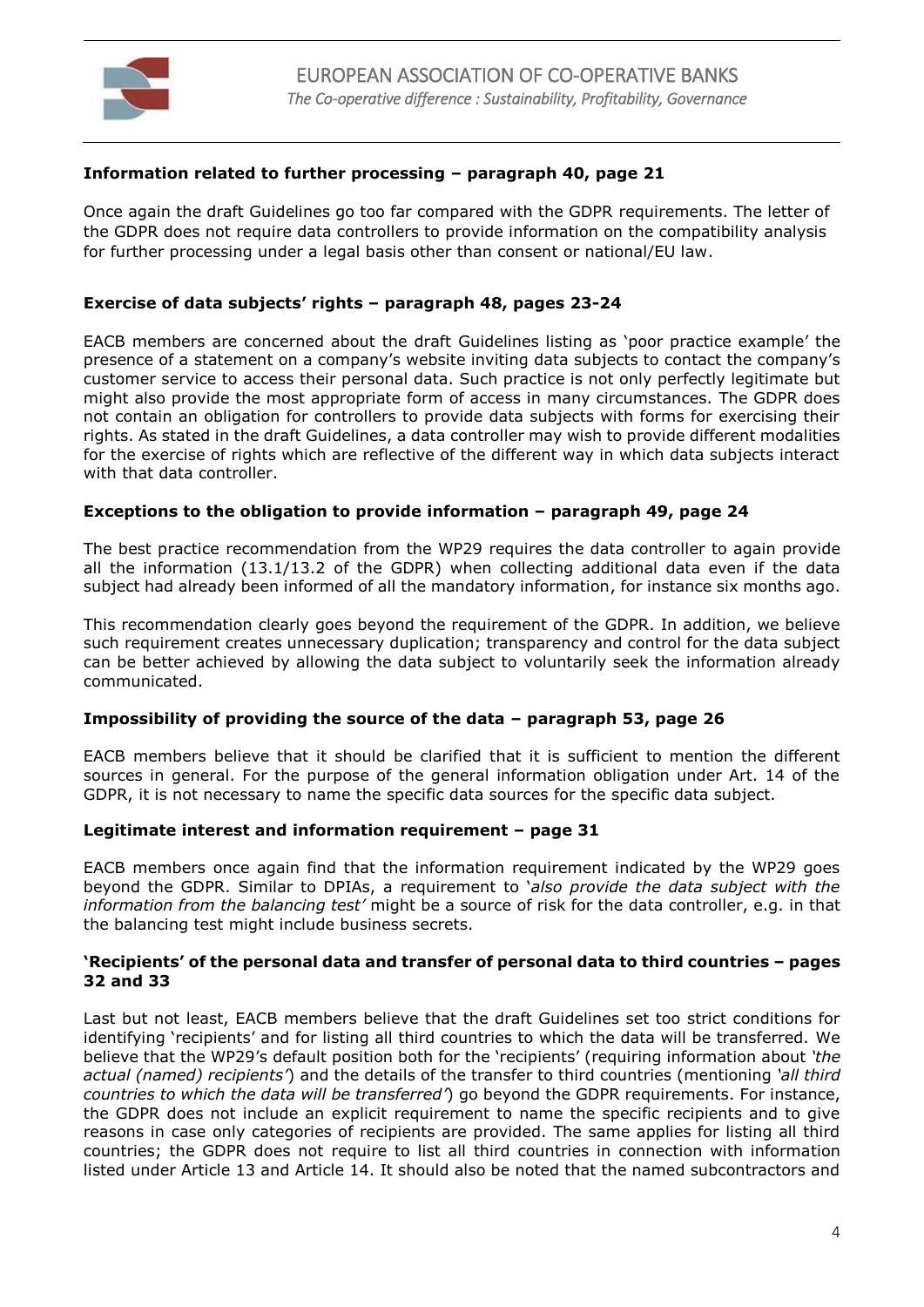

their locations may also be trade secrets of the controller. We also believe that an average member of the intended audience does not need to have this information at all. For this reason, we kindly ask to delete/change the wording.

**Comments on the Guidelines on Consent**

As a general comment, we wish to note that banks make little use of consent as a legal basis for their processing of customer data, which is rather based on the execution of a contract or precontractual measure; a legal obligation; and/or the legitimate interest of the controller. Nevertheless, in our view some aspects described in the draft Guidelines should be considered cautiously as they could be very restrictive of co-operative banks' practices.

## **Too strict consequences for controllers to refuse or withdraw consent**

The draft Guidelines often state that it should be possible to refuse or withdraw consent without remarkable negative effects to the data subject, see examples in the table below:

- Page 8 '*consent can only be valid if the data subject is able to exercise a real choice, and there is no risk of … significant negative consequences (e.g. substantial extra costs) if he/she does not consent';*
- Page 11 *'If a controller is able to show that a service includes the possibility to withdraw consent without any negative consequences e.g. without the performance of the service being downgraded to the detriment of the user, this may serve to show that the consent was given freely'*;
- Page 12 '*[T]he data subject should be able to withdraw his/her consent without detriment. This means, inter alia, that a controller must make withdrawal of consent possible free of charge or without lowering service levels*';
- Page 9 *'The GDPR ensures that the processing of personal data for which consent is sought cannot become directly or indirectly the counter-performance of a contract. The two lawful bases for the lawful processing of personal data, i.e. consent and contract cannot be merged and blurred'*.

This kind of interpretation is detrimental to the development of new data-related services or even the effective continuation of current services (for instance services financed with advertising fees). In a 'data-driven economy', data has become a 'means of payment', which can be used in buying different services for free or at lower price, where the service provider gets consent for the use of data in return.

A data subject always has control as to whether or not he or she wants to use such services, but it is up to the controller to decide what kind of service is provided. In some cases it is not even possible to provide a service at all without consenting (e.g. financial management tools based on own transaction data). EACB members believe that there should be a right balance between the interests of the data subject and those of the controller.

#### **Imbalance of power – section 3.1.1., page 8**

With regard to the imbalance of power in the employment context, EACB members believe that the draft Guidelines go too far where they state that in the employment context it is unlikely that a data subject gives his/her consent freely. Indeed, as also pointed out in the following paragraph of the draft Guidelines and in the example 5, there maybe situation when it is possible and not unlikely that employees consent to data processing freely.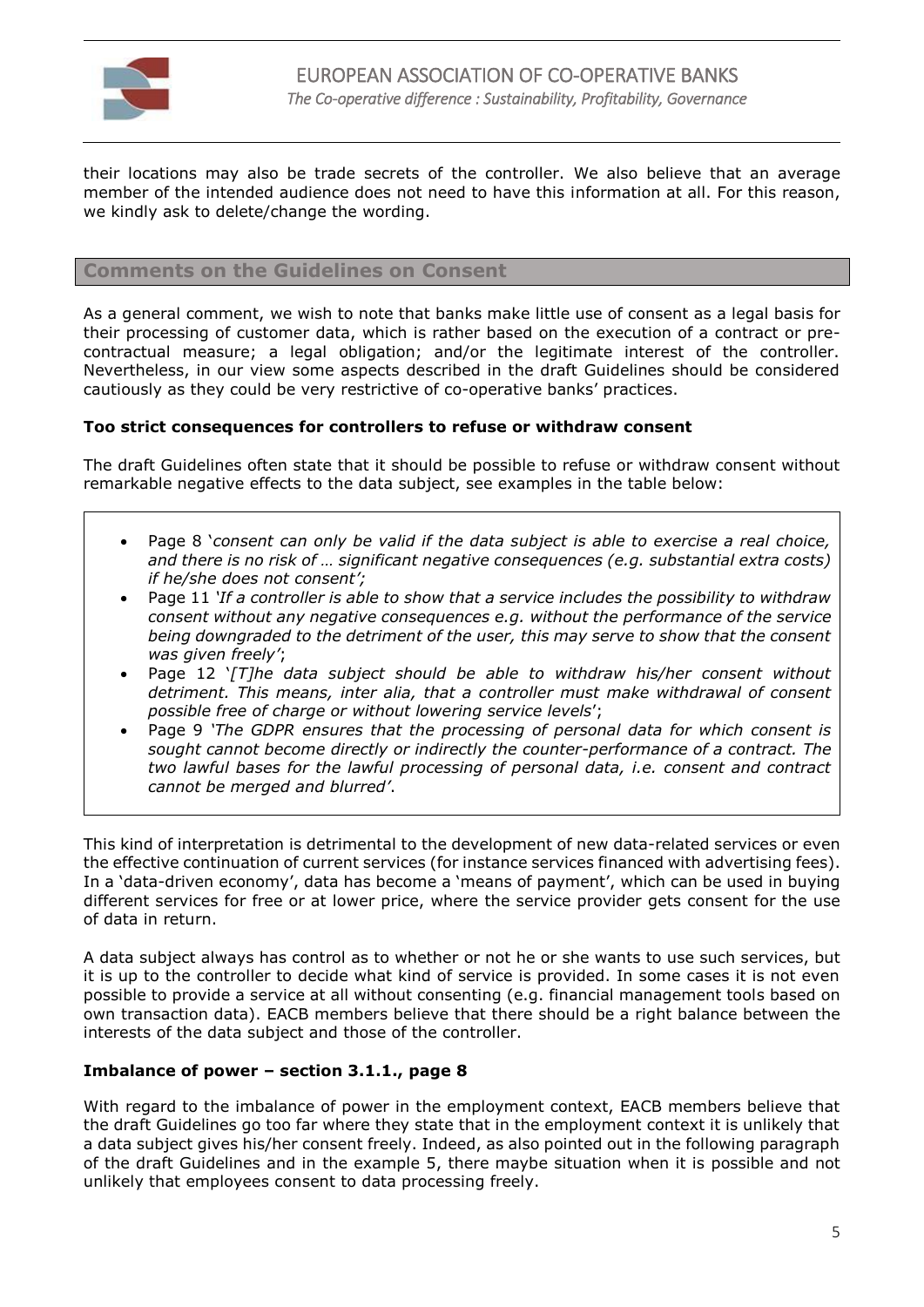

# **Conditionality – section 3.1.2., pages 9-10**

## Data processing for marketing purposes, p. 10

We would like to highlight that a controller might seek to process personal data for marketing purposes under the legitimate interest legal basis in Article 6(1)(f). Indeed, Recital 47 of the GDPR states that 'The processing of personal data for direct marketing purposes may be regarded as carried out for a legitimate interest'.

However, the draft Guidelines – notably paragraph 3.1.2. illustrated by example 6 – seem to imply that if processing for marketing purpose cannot be carried out under the lawful basis Article  $6(1)$ b (contract), only consent  $(6(1))$  should apply.

We believe this ambiguity, which runs against the letter and the intent of the legislator in the GDPR, should be rectified to make it explicit that the processing of personal data for marketing purposes is possible under the lawful basis of Article  $6(1)(f)$ , as stated in Recital 47. By the same token, we believe example 6 should be removed.

With regard to Art. 7(4) of the GDPR, the draft Guidelines state that consent to data processing must not be counter-performance of a contract; further on page 10, the draft Guidelines state that the offering of alternative service-models with and without consent to data processing requires that both services must be genuinely equivalent, including no further cost. However, the GDPR does not provide a basis for such strict requirements. Art.7 (4) of the GDPR can and should be interpreted in such way to allow alternative service-models with more differences in their conditions.

#### **Granularity – section 3.1.3., page 11**

EACB members invite caution about the draft Guidelines' statement that the GDPR requires multiple consents for multiple processing purposes. Although this might be true in some circumstances, an excessive level of granularity might restrict a processor's possibility to define the actual content of the service it provides. Processors should be able to define the service provided, which might involve a bundle of processing operations and therefore require consent to all related purposes.

# **Detriment – section 3.1.4., page 11**

According to the statement in this section, it would appear that any minor detriment in case of withdrawal of consent would render consent void. EACB members believe that this is too restrictive and should be changed/clarified.

Various business models depend on the provision of goods or services for free, provided that the customer/user consents to the processing of his/her personal data for marketing purposes. Instead, the 'detriment' for the data subject resulting from a withdrawal of his/her consent must be significant to render the consent void (see e.g. *Feiler/Forgó*, EU-DSGVO p. 109). Accordingly, the word '*any*' should be replaced by '*significant*'.

# **How to provide information – section 3.3.2., page 15**

EACB members believe that the request to test the information given for the collection of consent with a panel of users, to prove that consent is given in an 'informed' way, goes beyond the requirements of the GDPR.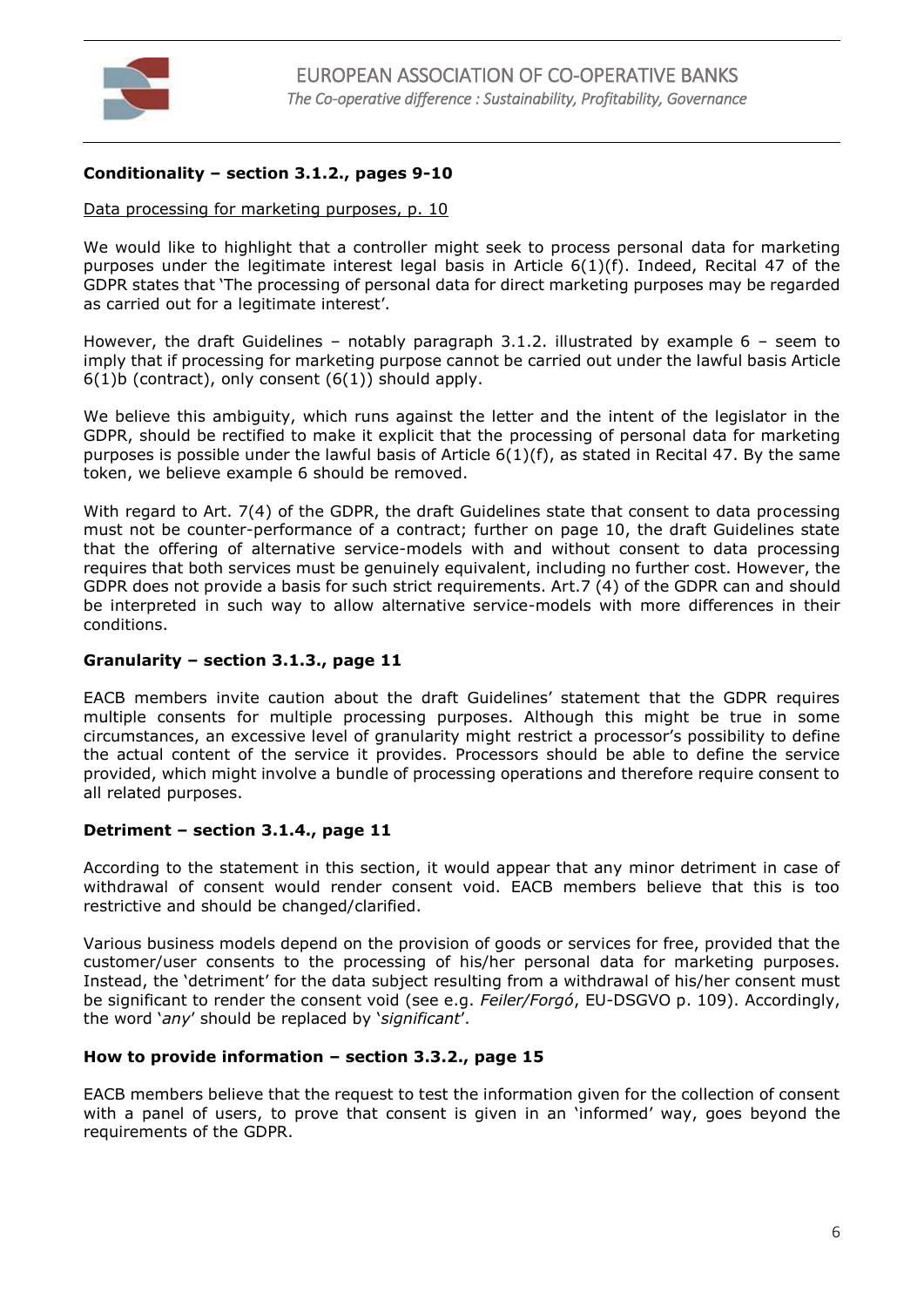

## **Obtaining explicit consent – section 4, page 19**

EACB members find that checkboxes provide an efficient means for both parties (data controller and data subject) to signal and register explicit consent. We therefore urge the WP29 to include checkboxes in the sample list given in the fourth paragraph of section 4 of the draft Guidelines.

EACB members believe that the example of two-stage verification as a way to make sure that explicit consent is valid is too burdensome in practice both for a data controller and for a data subject and does not support the development of modern sophisticated services.

#### **Demonstrate consent – section 5.1., page 20**

EACB members welcome the WP29's recognition that the GDPR does not specify the time limit for how long consent will last. As well-stated, how long consent lasts will depend on the context, the scope of the original consent and the expectations of the data subject.

The WP29's recommendation to refresh the consent at appropriate intervals as a best practice should be interpreted as a possibility/option for the data controller and not as an obligation. Indeed, data controllers should have flexibility to determine when consent needs to be refreshed depending on the circumstances. Unnecessary renewals might lead to bad customer experience and increase the risk of consent fatigue.

#### **Interaction between consent and other lawful grounds in Article 6 GDPR – section 6, page 22**

We believe that the GDPR does not provide that data processing cannot be based on more than one legal grounds. Even though the purposes of data processing should not be changed later on, there is no compelling argument why data processing should not be based on several legal grounds, including the explicit consent of the data subject.

#### **Age – sections 7.1.3. and 7.1.4., pages 25-26**

On page 26 last paragraph it is stated that the consent given or authorised by the holder of parental responsibility expires once the data subject reaches the age of digital consent and, from that day forward, the controller must obtain valid consent from the data subject him/herself. Considering that the age of digital consent is set at 14 years in some Member States, one would face the paradox of consent given or authorised by the parents of the minor becoming void while the minor still requires parental approval for many contracts. There is no basis for such a view in Art. 8 of the GDPR. According to civil law in some Member States, the consent of the holder of parental responsibility remains effective when the minor reaches full legal capacity. We believe that the paragraph should be modified so that the consent given or authorised by the holder of parental responsibility remains valid after the data subject reaches the age of digital consent, and that therefore the consent must not be repeated by the data subject at this point. This is also not detrimental for the data subject, as he/she is still free to withdraw his or her consent at any time.

Moreover, the Guidelines go beyond the Regulation when they state that in high-risk cases the controller should make checks to verify the user's age:

- *'If the users state that they are over the age of digital consent then the controller can carry out appropriate checks to verify that this statement is true'.*
- *'In some low-risk situations, it may be appropriate to require a new subscriber to a service to disclose their year of birth or to fill out a form stating they are (not) a minor'.*
- *'Conversely, in high-risk cases, it may be appropriate to ask for more proof'.*